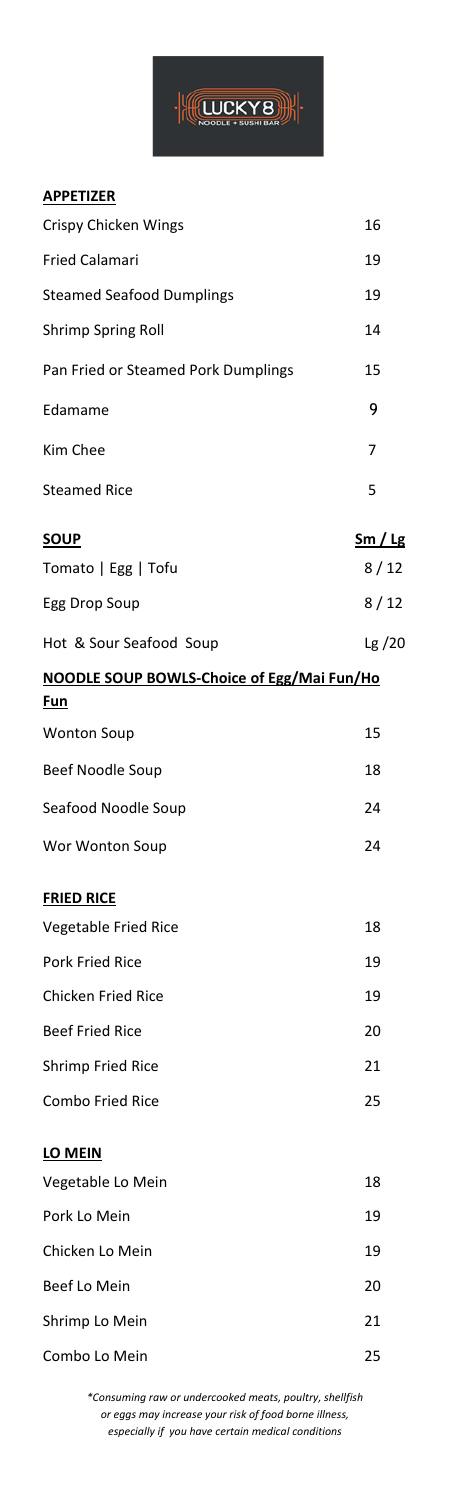

## **MAI FUN OR HO FUN NOODLES**

| Vegetable                                                                | 18                           |
|--------------------------------------------------------------------------|------------------------------|
| Pork                                                                     | 19                           |
| Chicken                                                                  | 19                           |
| <b>Beef</b>                                                              | 20                           |
| Shrimp                                                                   | 21                           |
| Combo                                                                    | 25                           |
| <b>CHEF'S SPECIALTIES</b><br>General Tso's Chicken                       | 21                           |
| Chicken with Broccoli                                                    | 21                           |
| Sesame Chicken                                                           | 21                           |
| Kung Pao Chicken                                                         | 21                           |
| <b>Singapore Noodles</b>                                                 | 20                           |
| Ma Pa Tofu                                                               | 18                           |
| <b>Beef with Broccoli</b>                                                | 22                           |
| Spare Ribs with Black Bean Sauce                                         | 22                           |
| Pepper Steak                                                             | 24                           |
| Shrimp with Broccoli                                                     | 24                           |
| Fish Fillet with Vegetables                                              | 23                           |
| Shrimp with Lobster Sauce                                                | 23                           |
| Crispy Shrimp                                                            | 25                           |
| Shrimp with Stir Fried Asparagus                                         | 26                           |
| <b>Stir Fried Seafood</b>                                                | 28                           |
| Sea Bass                                                                 | 45                           |
| <b>WINE</b><br>White Zinfandel<br>Pinot Grigio<br>Chardonnay<br>Cabernet | 7<br>7<br>7<br>7             |
| <b>SAKE</b><br>House Sake - Hot or Cold                                  | <u>3oz</u><br>80z<br>5<br>10 |
| <b>BEER</b>                                                              |                              |
| Tsingtao 12oz                                                            | 8                            |
| Sapporo 12oz                                                             | 8                            |
| Kirin<br>Heineken                                                        | 8<br>7                       |
| Corona                                                                   | 7                            |
| <b>Bud Light</b>                                                         | 7                            |
| <b>NON-ALCOHOLIC BEVERAGES</b>                                           |                              |
| Soda / Iced Tea                                                          | 3                            |
| Ginger Beer Soda<br>Hot Tea                                              | 4<br>5                       |
| Coffee                                                                   | 3                            |
| Kettle of Hot Tea                                                        | 7                            |
| Fiji Bottled Water                                                       | 9                            |

*Consuming raw or undercooked meats, poultry, shellfish or eggs may increase your risk of food borne illness, especially if you have certain medical conditions.*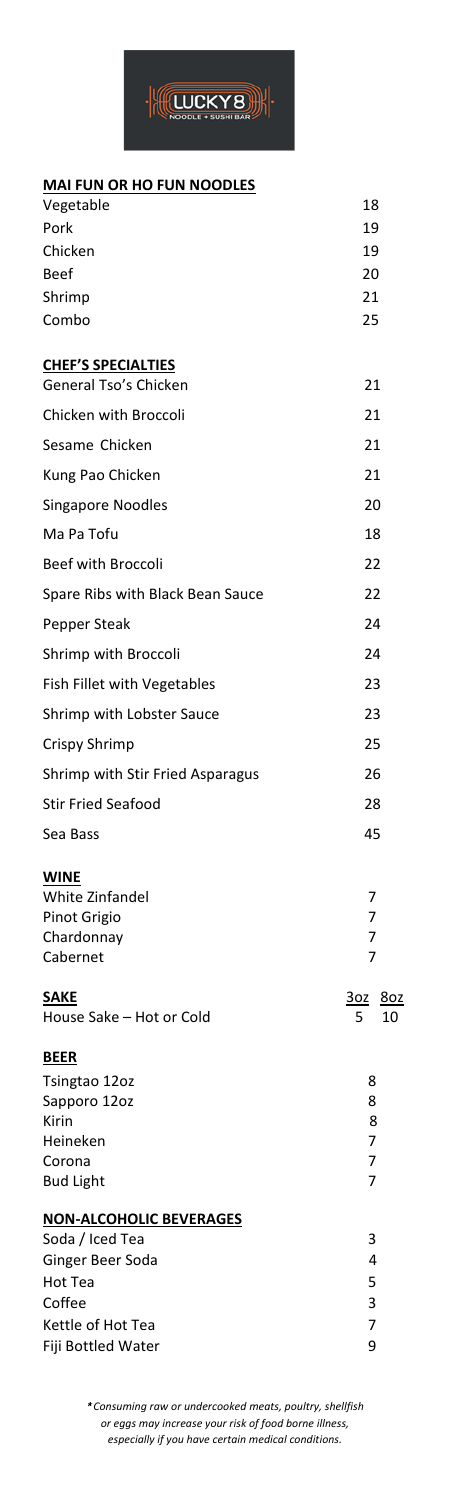

#### **SALAD**

| #1 Seaweed Salad                                           | 11 |
|------------------------------------------------------------|----|
| #2 Kani Salad (Crab)                                       | 12 |
| <b>CLASSIC ROLLS</b>                                       |    |
| (Approx. 6 to 8 pcs)                                       |    |
| #3 Vegetarian Roll                                         | 11 |
| Avocado   Cucumber                                         |    |
| #4 California Roll                                         | 14 |
| Crab Stick   Cucumber   Avocado                            |    |
| #5 Crunchy Crab Roll<br>Crab Stick   Crunches              | 14 |
| #6 Philadelphia Roll                                       | 14 |
| Smoked Salmon   Cream Cheese   Cucumber                    |    |
| #7 Spicy Tuna Roll                                         | 15 |
| Tuna   Spicy Sauce   Cucumber                              |    |
| #8 SAT Roll                                                | 16 |
| Salmon   Avocado   Tuna                                    |    |
| #9 Las Vegas Roll                                          | 16 |
| Salmon   Tuna   Yellow Tail                                |    |
| <b>SPECIALTY ROLLS</b>                                     |    |
| (Approx 6 to 8 pcs)                                        |    |
| #10 Rainbow Roll                                           | 20 |
| Crab Mix   Tuna   Salmon   Cucumber   Avocado              |    |
| #11 Dragon Roll                                            | 20 |
| Eel   Cucumber   Avocado   Eel Sauce                       |    |
| #12 Spider Roll                                            | 20 |
| Soft Shell Crab Deep Fried   Avocado                       |    |
| Cucumber   Eel Sauce                                       |    |
| #13 Volcano Roll                                           | 20 |
| Baked Crab   White Tuna   Salmon                           |    |
| Spicy Mayo Sauce   Sriracha   Eel Sauce                    |    |
| #14 Crane Roll                                             | 22 |
| Shrimp Tempura   Avocado   Crab Stick   Sweet Sauce        |    |
| #15 Mount Airy Roll (Wrapped in Cucumber)                  | 22 |
| Tuna   Salmon   Yellowtail   Shrimp   Crab                 |    |
| White Tuna   Avocado   Tobiko                              |    |
| #16 Lucky 8 Roll                                           | 23 |
| Shrimp Tempura   Spicy Tuna   Avocado   Cucumber           |    |
|                                                            |    |
| <b>SUSHI   NIGIRI or SASHIMI STYLE</b><br>(2pcs per order) |    |
| #17 White Tuna                                             | 12 |
| #18 Salmon   Sake                                          | 12 |
| # 19 Tuna   Maguro                                         | 14 |
| # 20 Freshwater Eel   Unagi                                | 14 |
|                                                            |    |
|                                                            |    |

| <b>DESSERT</b>     |    |
|--------------------|----|
| <b>Fried Oreos</b> | q  |
| Mochi Ice Cream    | 10 |

*\*Consuming raw or undercooked meats, poultry, shellfish or eggs may increase your risk of food borne illness, especially if you have certain medical conditions*